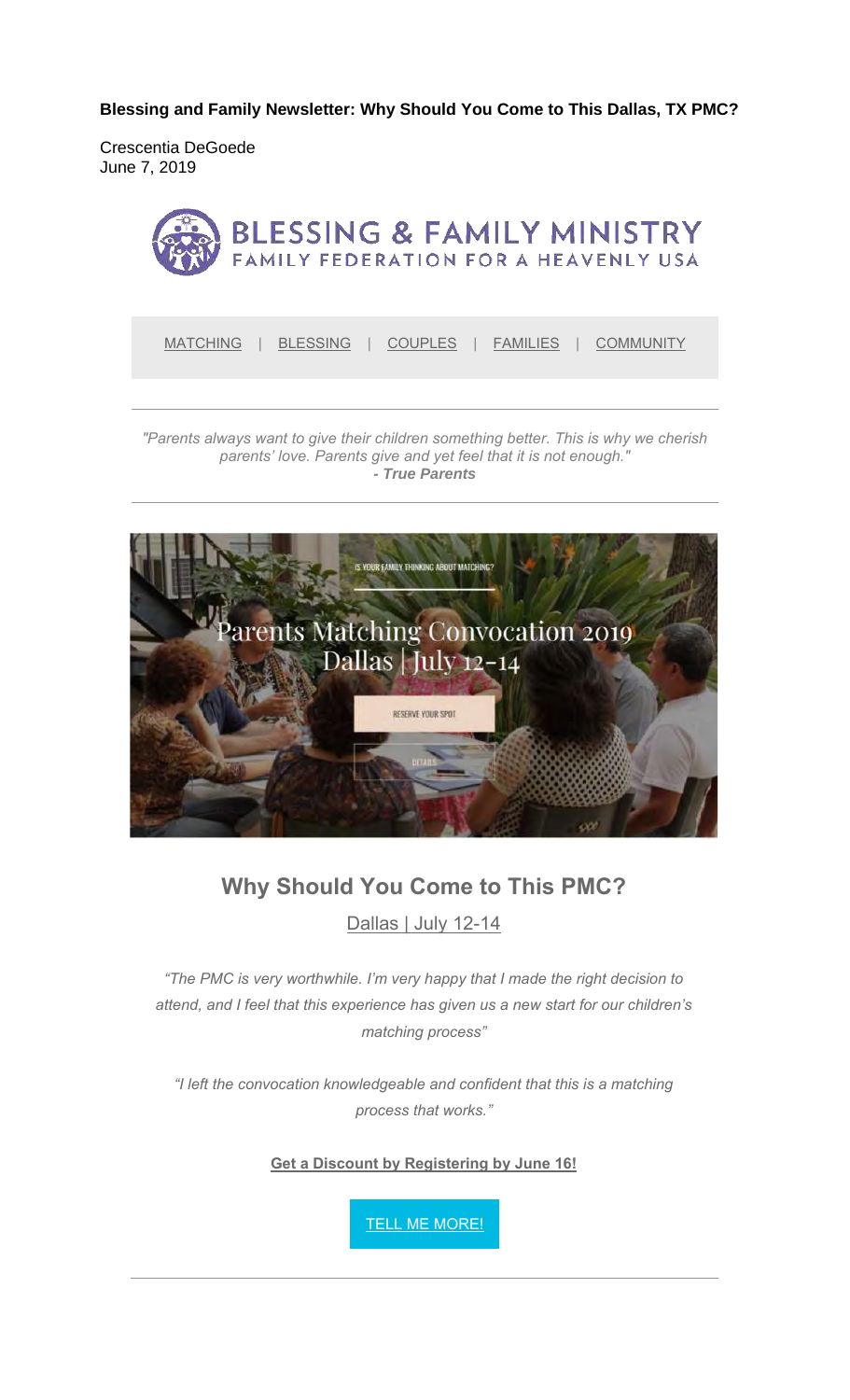

#### **BFM Internship Opportunity!**

Join the BFM Team and all the amazing work we do this summer!...

LEARN MORE



## **Atlanta Youth Learn About Matching & Blessing**

Memorial Day Weekend, 20 participants, nine young adult staff, and parents gathered at the Atlanta Family Church to learn about and discuss preparing for their future matching process and Marriage Blessing...

READ MORE



#### **Generous Listening**

Listening well is a learned skill. None of us are born being great listeners. Here's how to develop your generous listening!...

READ MORE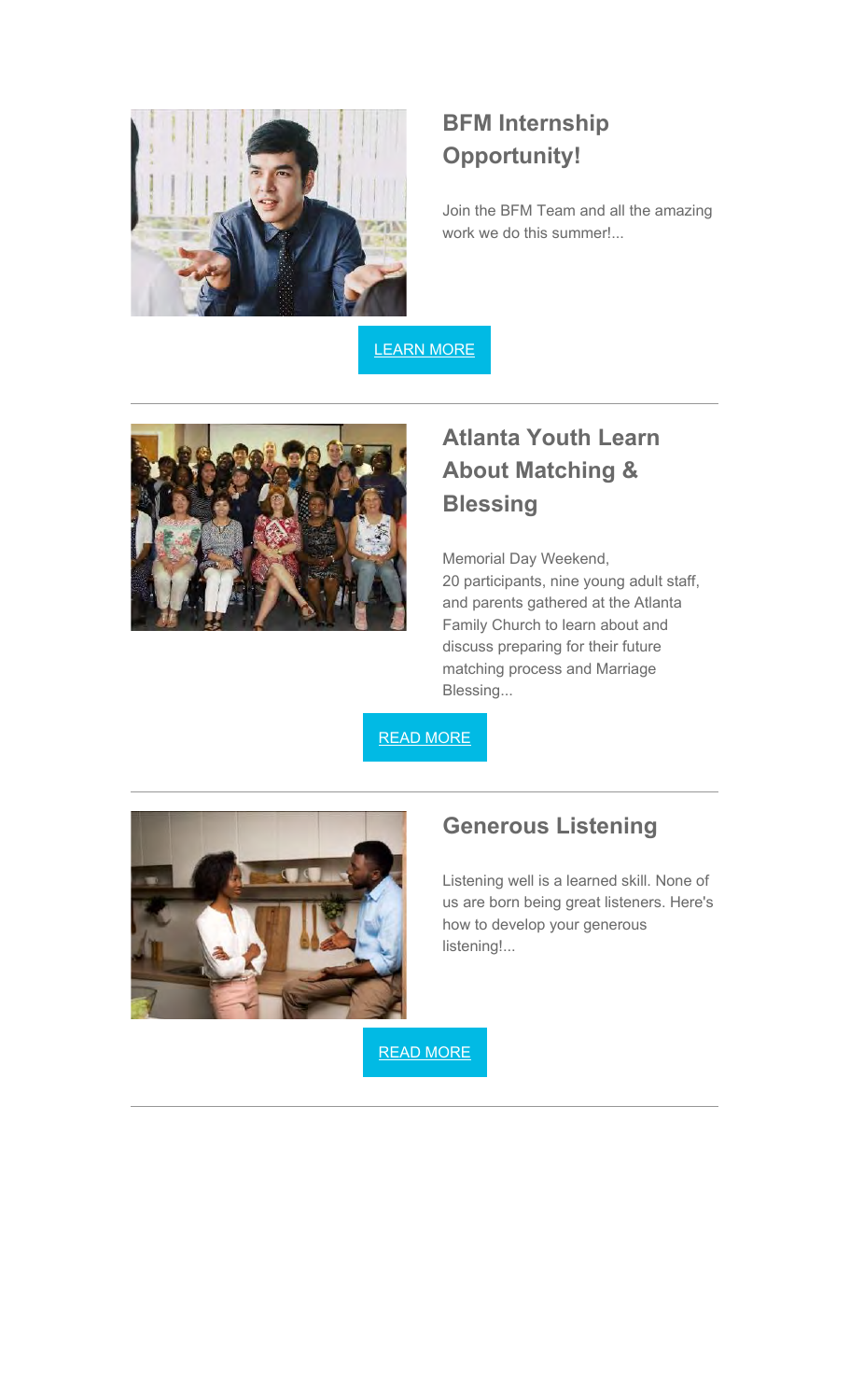

## **Reading—The Perfect Brain Food**

According to the most recent market research to sharpen your brain, we should be taking fish oil supplements, use turmeric, do exercise and puzzle books and invest in a language course. But SURPRISE—the easiest, cheapest and most time-tested method is…READING!

READ MORE



## **HighNoon Highlights • Weekly Newsletter**

Here's what High Noon has been up to this week! Be sure to subscribe to their newsletter!



CHECK IT OUT!

Follow us on Facebook!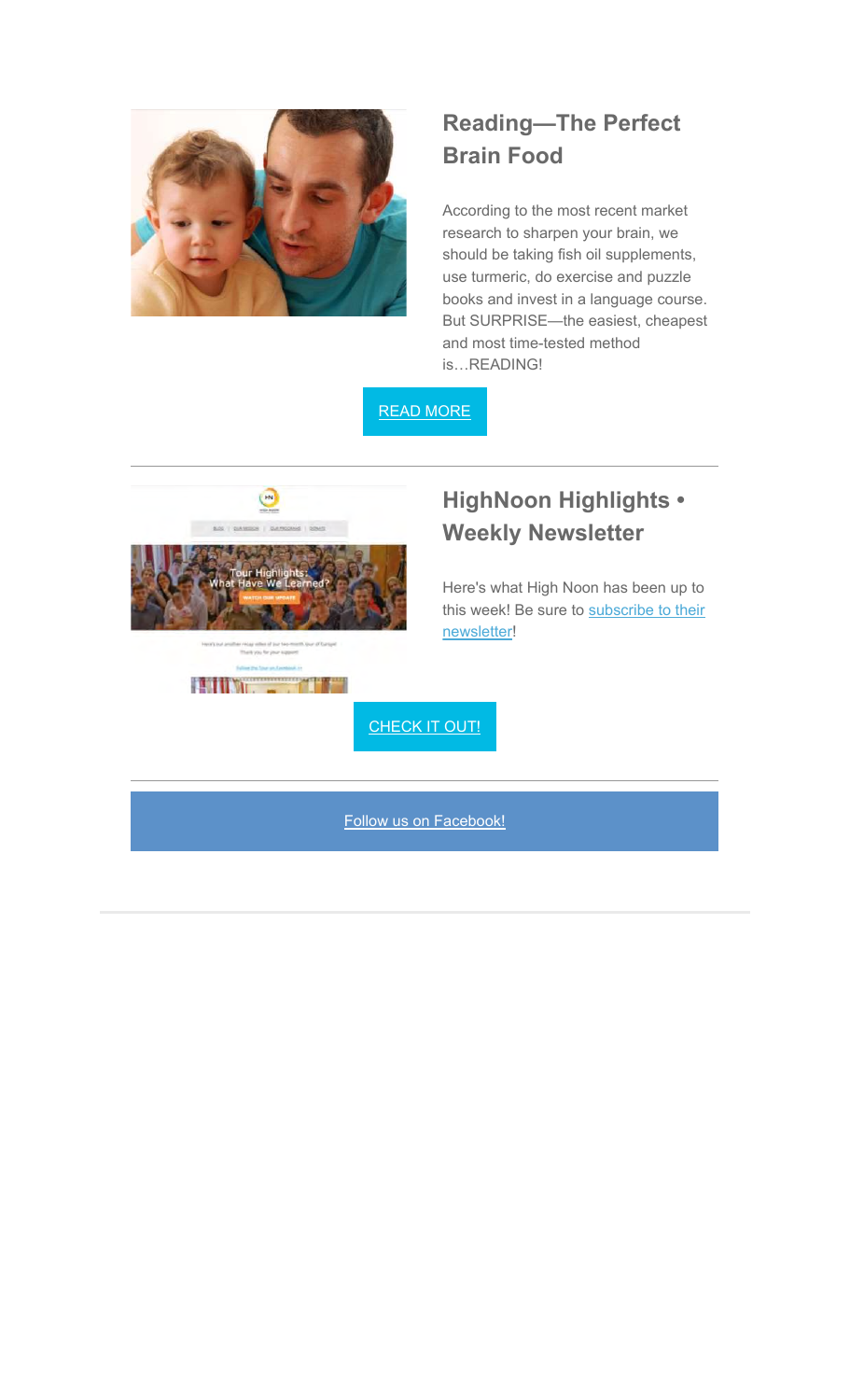IS YOUR FAMILY THINKING ABOUT MATCHING?

# Parents Matching Convocation 2019 Dallas | July 12-14

RESERVE YOUR SPOT

DETAILS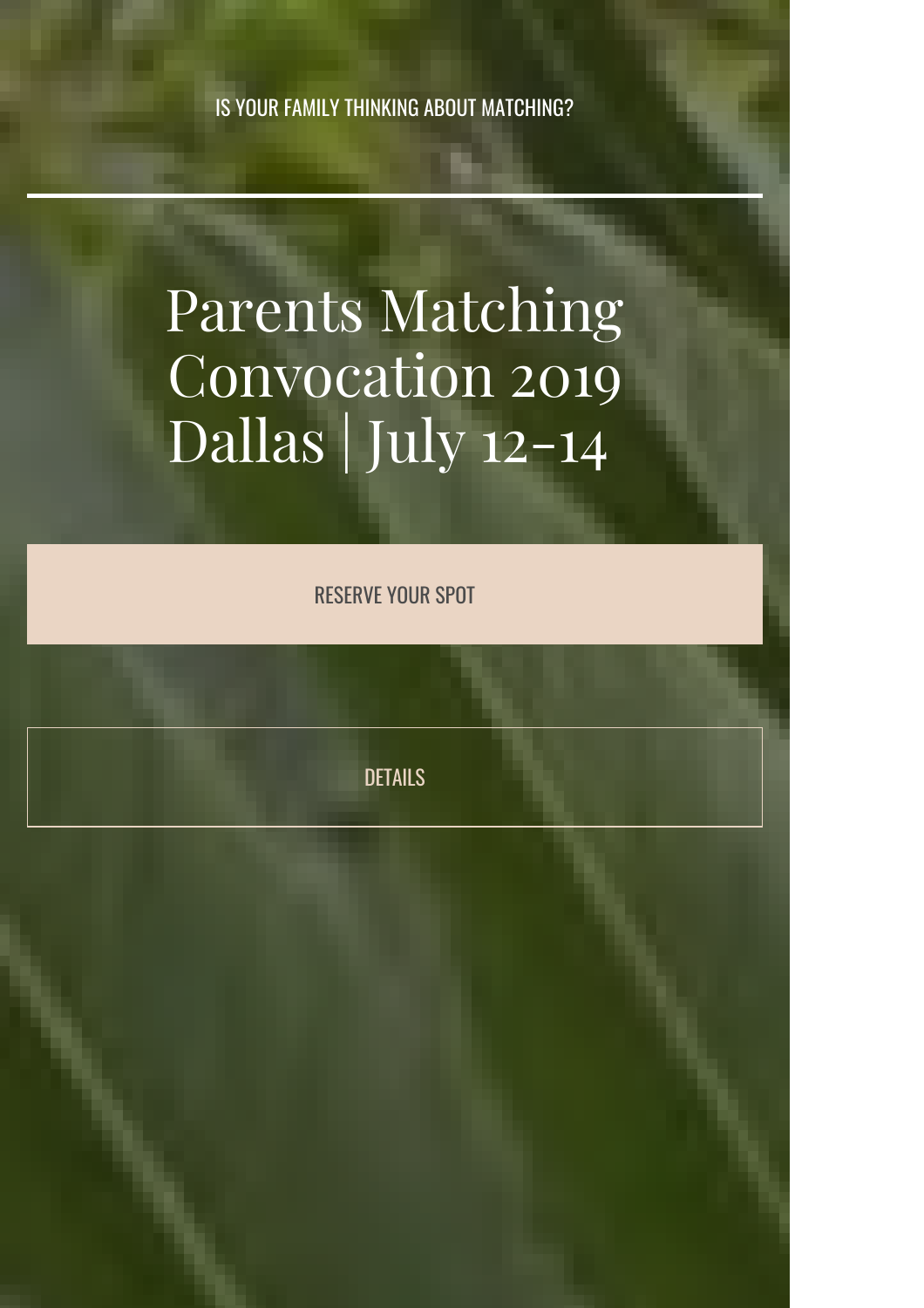

# **Is your family thinking about matching?**

Then the PMC is not to be missed!

The PMC is a great opportunity for parents to understand the matching process, learn from families who have had successful matching experiences, network with other families, and consider possible matching candidates.

"I left the convocation knowledgeable and confident that this is a matching process that works." - Parent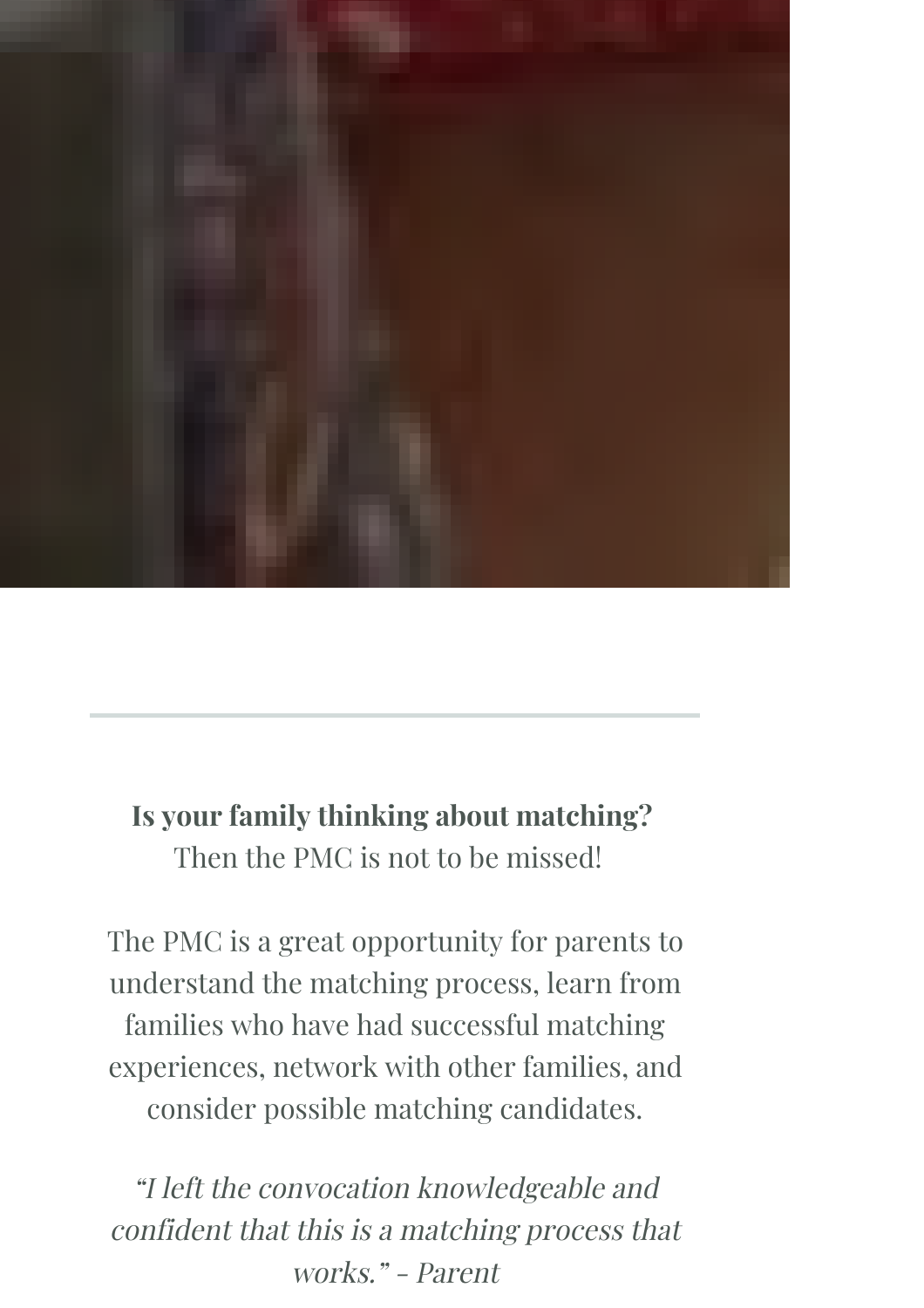#### REGISTER NOW!

"The PMC is very worthwhile. I'm very happy that I made the right decision to attend, and I feel that this experience has given us a new start for our children's matching process"

"It was very informative and well organized. Many years of experience has led up to this convocation. We look forward to moving ahead on this matching process."

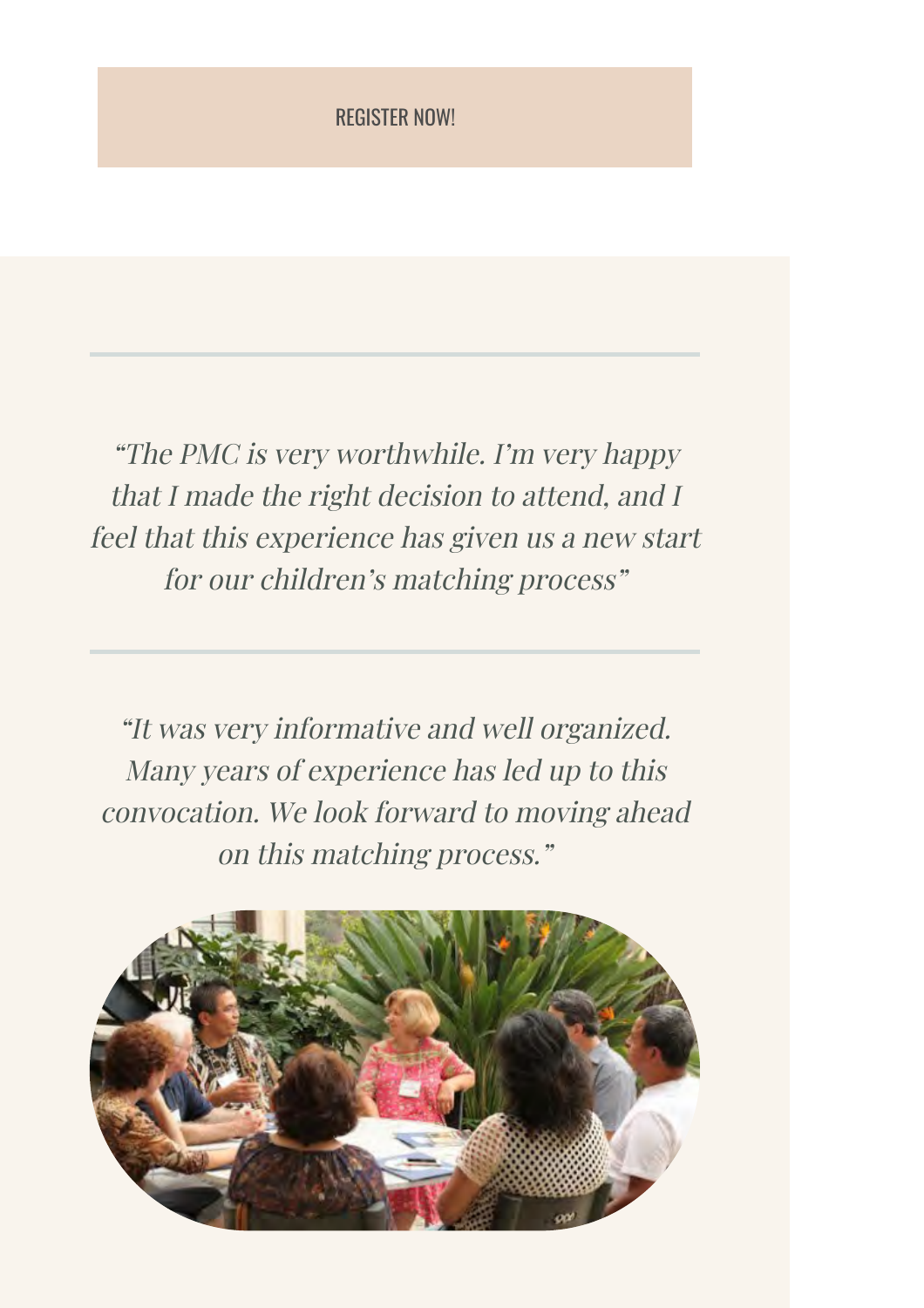# **Details**

# This National PMC will be held at the **Dallas Family Church** on July 12-14.

All matching candidates will have the opportunity to display a profile at the event. In order for a matching profile to be displayed during the PMC, the candidate must complete their profile on BFMatch.org by **July 1.**

For anyone interested in become a Matching Supporter, a **Matching Supporter Training** will be held all day on Friday, July 12 with additional sessions integrated into the PMC over the course of the weekend. If interested in receiving training as a Matching Supporter, please communicate your interest to your local pastor and complete the registration form here.

# **Who Is the PMC For?**

Parents with children interested in the matching and parents of younger children who would like to learn about the matching process are encouraged to attend. Matching Supporters who would like to network with parents and other Matching Supporters are invited to attend.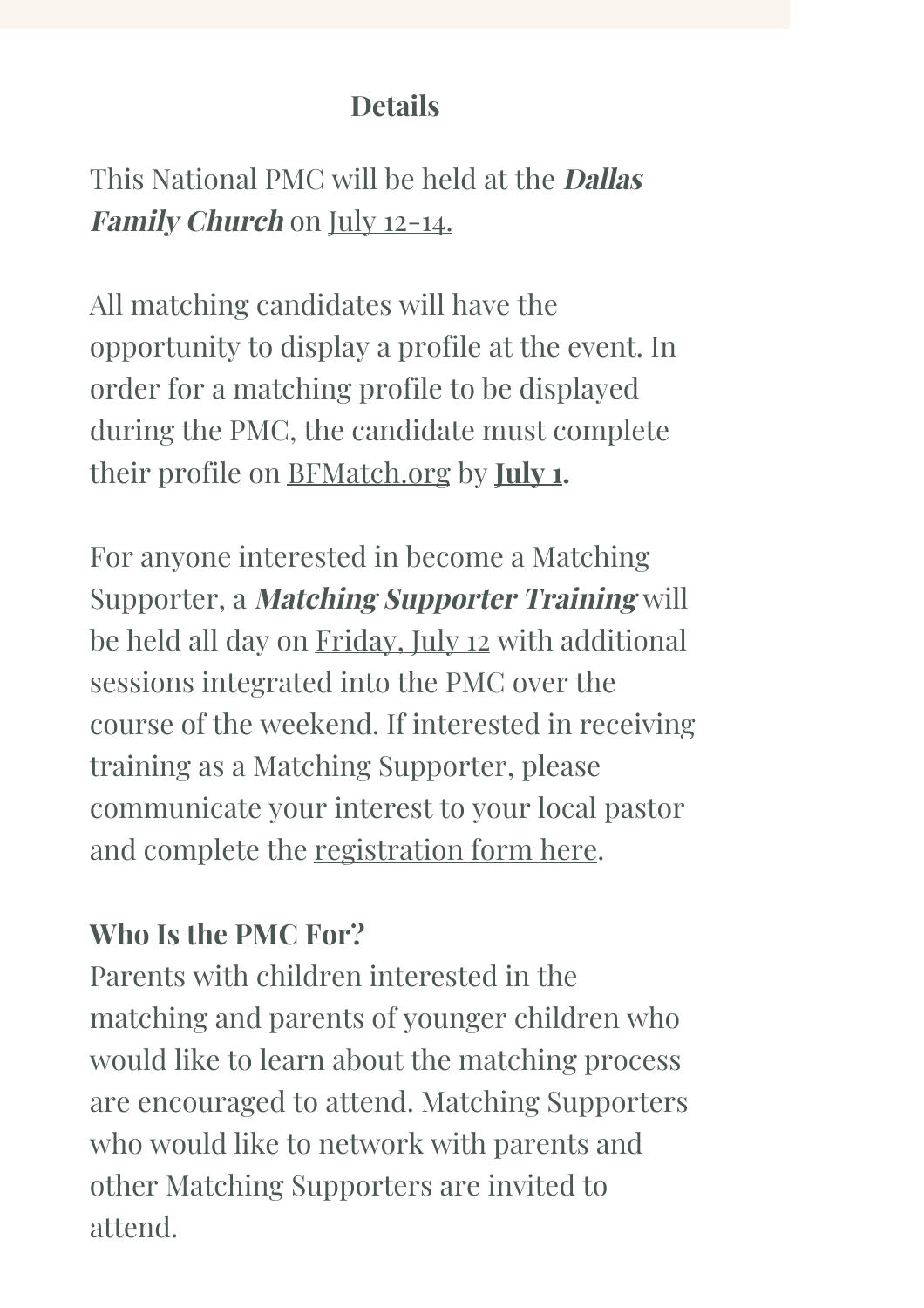Japanese translation will be available.

**Matching Supporter Training – Friday, July 12**  A training and certification seminar for prospective Matching Supporters will be held on July 12-14 together with the PMC. The Training will be held Friday, July 12 from 1:00 PM to Sunday, July 14 at 4:00 PM. The training seminar is free for qualified participants. All meals and program fees for the seminar and convocation will be subsidized by the National BFM. Travel costs are the responsibility of each participant. Register here for the Training.

**PMC Registration – Save by Registering Early!** To encourage prompt registration and facilitate planning and organization, participants can save money by registering early. You can pay directly online by credit card:

**• Early Bird – Register by Sunday, June 16**: \$100 /individual; \$180/couple; \$50 for current Matching Supporters **• Regular rate - Register on or after June 17**: \$120/individual; \$200/couple; \$60 for current Matching Supporters

\*If you are registering for the Matching Supporter Training, please complete the registration for the Training here. You do not need to register for the PMC.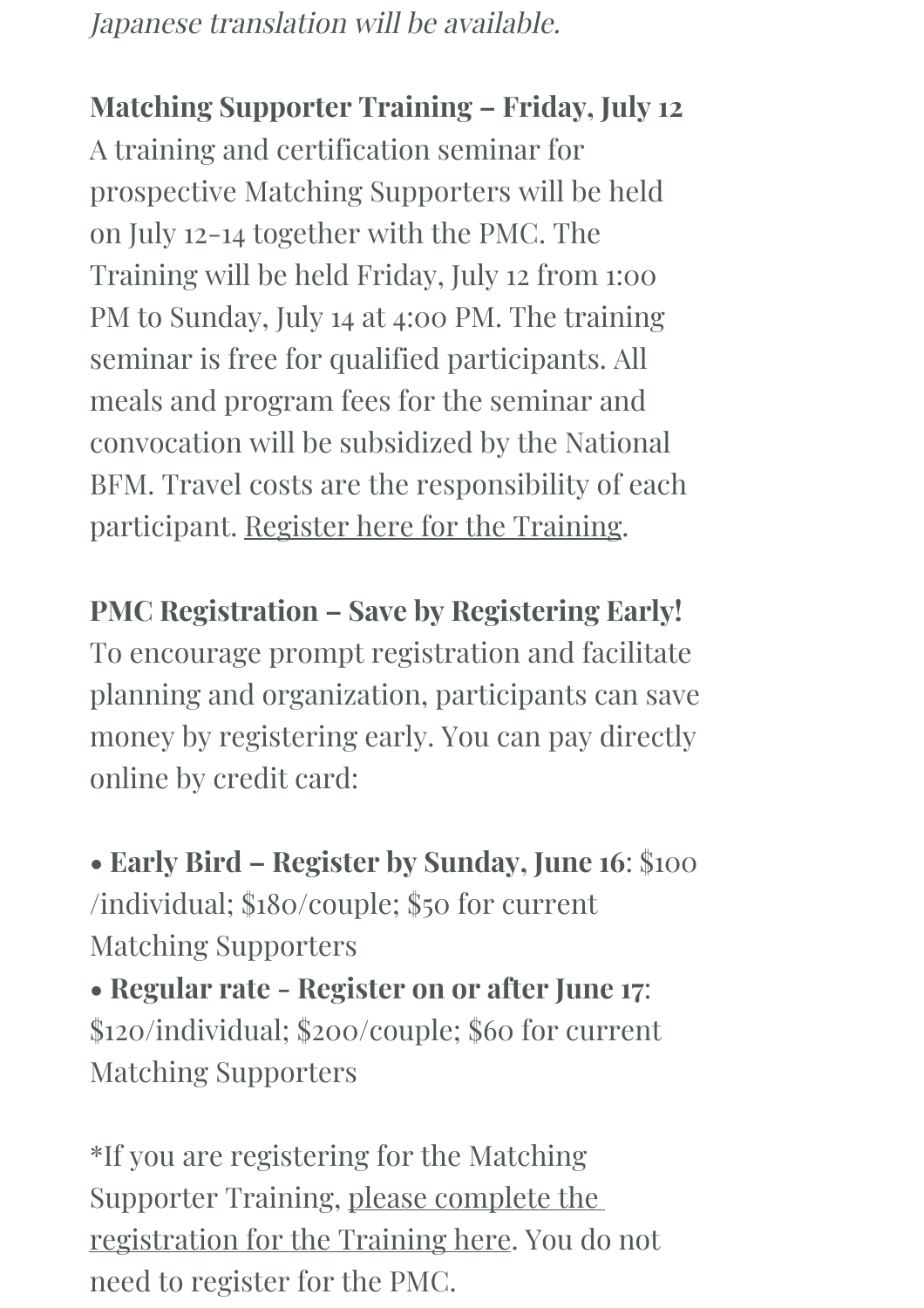The registration fee covers the convocation program and materials, including the **Family Matching Handbook** (choose English or Japanese). Snacks and refreshments during the program and four meals will be included as well (Friday dinner through Saturday dinner).

# **Location: Dallas Family Church**

1710 W Airport Fwy Irving, TX 75062

# **Schedule**

Onsite registration for the PMC will open at 5:00 PM on Friday, July 12. Dinner will be served at 6:00 PM. The program will begin at 7:00 PM that evening and will close at 9:30 PM on Saturday night, July 13.

# **Accommodations**

Accommodations are the responsibility of each participant. A block of rooms has been reserved at:

Best Western Irving Inn & Suites at DFW Airport (972) 790-2262 4110 Airport Fwy Irving, TX 75062

# When calling to make a reservation, ask for a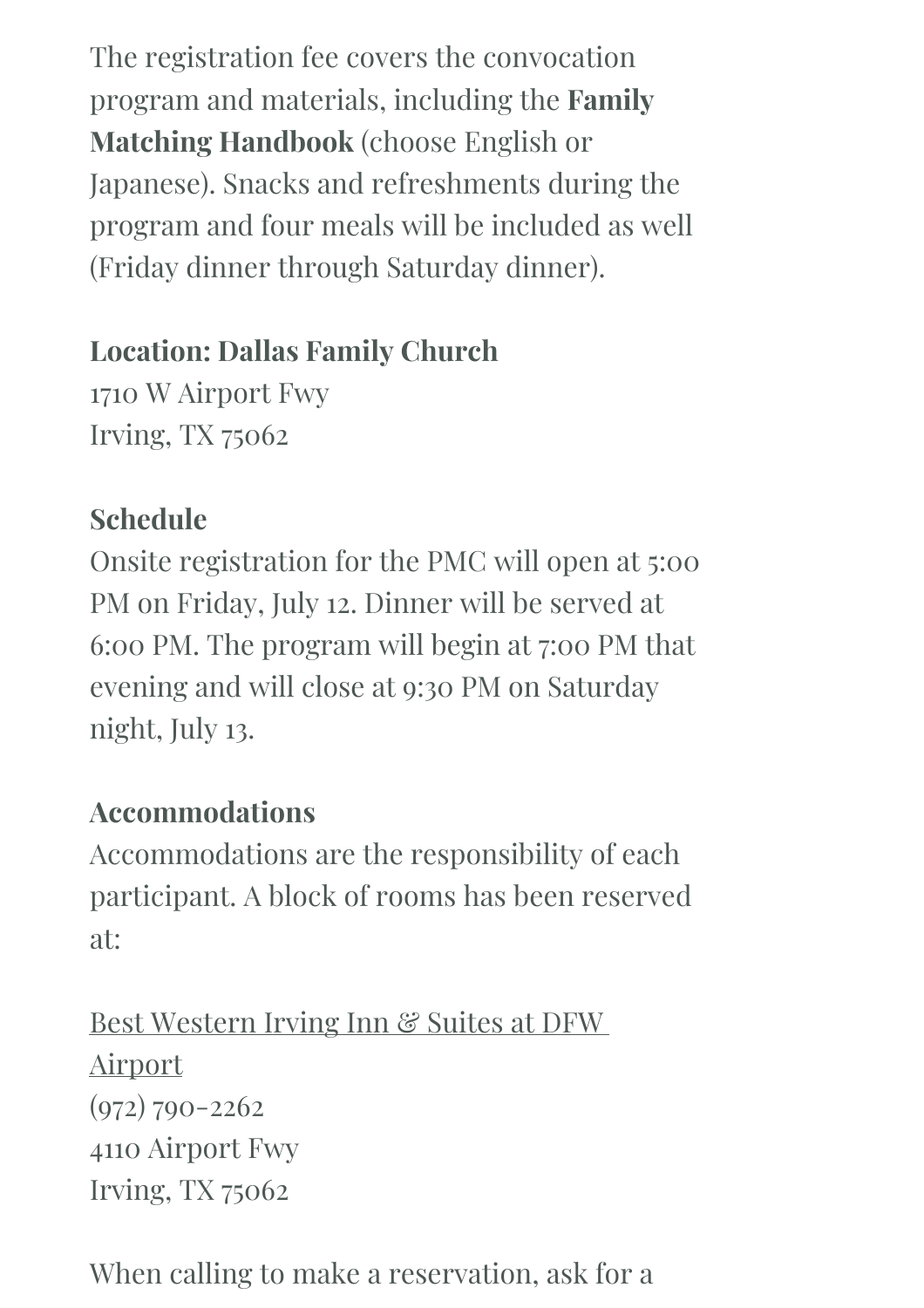room from the reservation under the name of DFW Family Church. The base rate is \$72.50 and with tax about \$84.00 per room per night. This includes a hot breakfast, as well as free shuttle service to and from the DFW Airport. **You must secure your room reservation by July 1.** 

A shuttle will also be provided in the morning to transport participants from the hotel to the center, and in the evening back to the hotel.

## **Transportation**

For those flying in and staying at the Best Western Irving Inn & Suites at DFW Airport, there will be a free shuttle service to and from the Airport from 7:00 AM through midnight.

For additional questions, please contact Tina Zelada at bfmadmin@unification.org.

We hope to see you there!

Sincerely, **Crescentia DeGoede** Director, National BFM

REGISTER TODAY